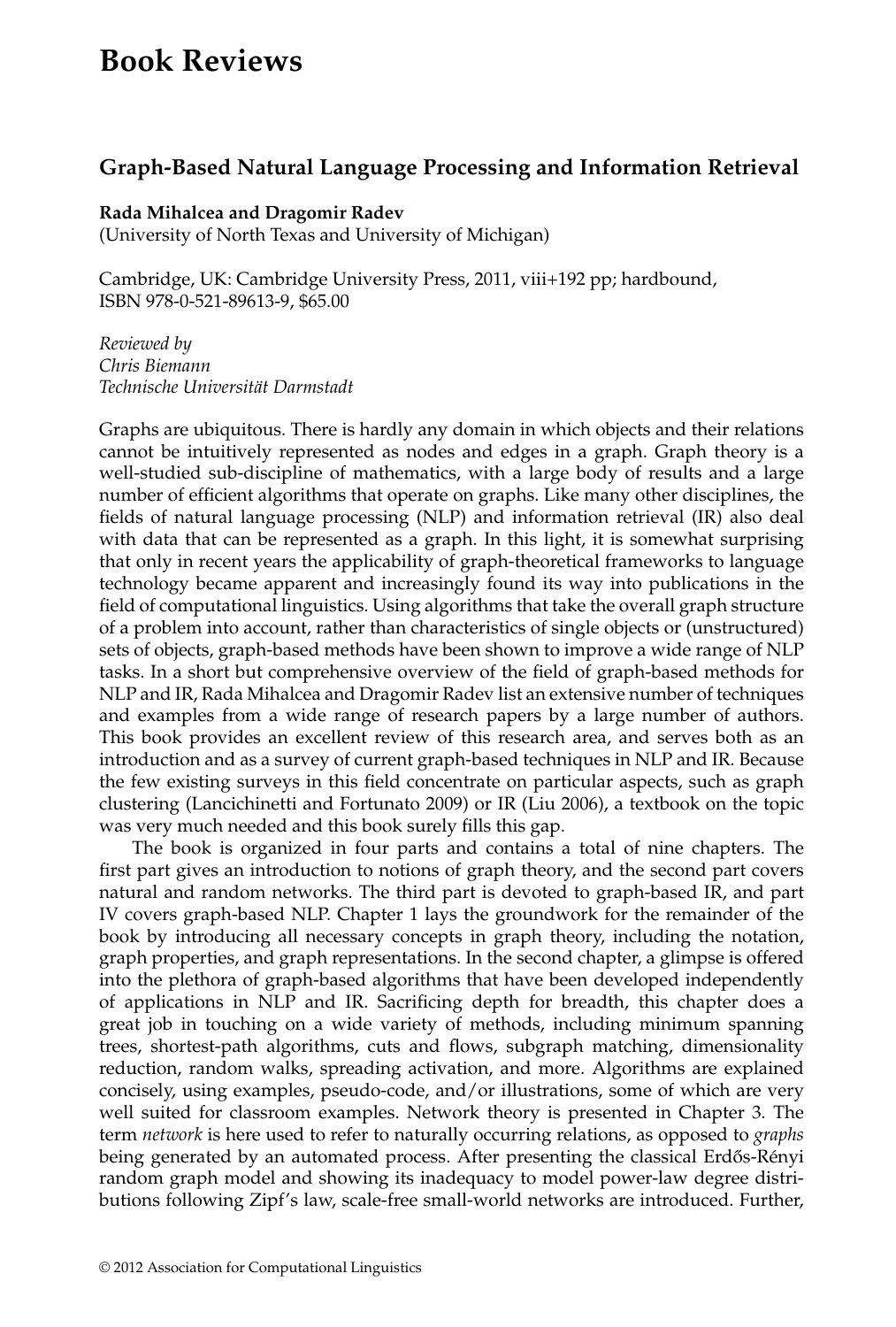several centrality measures, as well as other topics in network theory, are defined and exemplified.

Establishing the connection to NLP, Chapter 4 introduces networks constructed from natural language. Co-occurrence networks and syntactic dependency networks are examined quantitatively. Results on the structure of semantic networks such as WordNet are presented, as well as a range of similarity networks between lexical units. This chapter will surely inspire the reader to watch out for networks in his/her own data. Chapter 5 turns to link analysis for the Web. The PageRank algorithm is described at length, variants for undirected and weighted graphs are introduced, and the algorithm's application to topic-sensitive analysis and query-dependent link analysis is discussed. This chapter is the only one that touches on core IR, and this is also the only chapter with content that can be found in other textbooks (e.g., Liu 2011). Still, this chapter is an important prerequisite for the chapter on applications. It would have been possible to move the description of the algorithms to Chapter 2, however, omitting this part.

The topic of Chapter 6 is text clustering with graph-based methods, outlining the Fiedler method, the Kernighan–Lin method, min-cut clustering, betweenness, and random walk clustering. After defining measures on cluster quality for graphs, spectral and non-spectral graph clustering methods are briefly introduced. Most of the chapter is to be understood as a presentation of general graph clustering methods rather than their application to language. For this, some representative methods for different core ideas were selected. Part IV on graph-based NLP contains the chapters probably most interesting to readers working in computational linguistics. In Chapter 7, graph-based methods for lexical semantics are presented, including detection of semantic classes, synonym detection using random walks on semantic networks, semantic distance on WordNet, and textual entailment using graph matching. Methods for word sense and name disambiguation with graph clustering and random walks are described. The chapter closes with graph-based methods for sentiment lexicon construction and subjectivity classification.

Graph-based methods for syntactic processing are presented in Chapter 8: an unsupervised part-of-speech tagging algorithm based on graph clustering, minimum spanning trees for dependency parsing, PP-attachment with random walks over syntactic co-occurrence graphs, and coreference resolution with graph cuts. In the final chapter, many of the algorithms introduced in the previous chapters are applied to NLP applications as diverse as summarization, passage retrieval, keyword extraction, topic identification and segmentation, discourse, machine translation, cross-language IR, term weighting, and question answering.

As someone with a background in graph-based NLP, I enjoyed reading this book. The writing style is concise and clear, and the authors succeed in conveying the most important points from an incredibly large number of works, viewed from the graphbased perspective. I also liked the extensive use of examples—throughout, almost half of the space is used for figures and tables illustrating the methods, which some readers might perceive as unbalanced, however. With just under 200 pages and a topic as broad as this, it necessarily follows that many of the presented methods are exemplified and touched upon rather than discussed in great detail. Although this sometimes leads to the situation that some passages can only be understood with background knowledge, it is noteworthy that every chapter includes a section on further reading. In this way, the book serves as an entry point to a deeper engagement with graph-based methods for NLP and IR, and it encourages readers to see their NLP problem from a graph-based view.